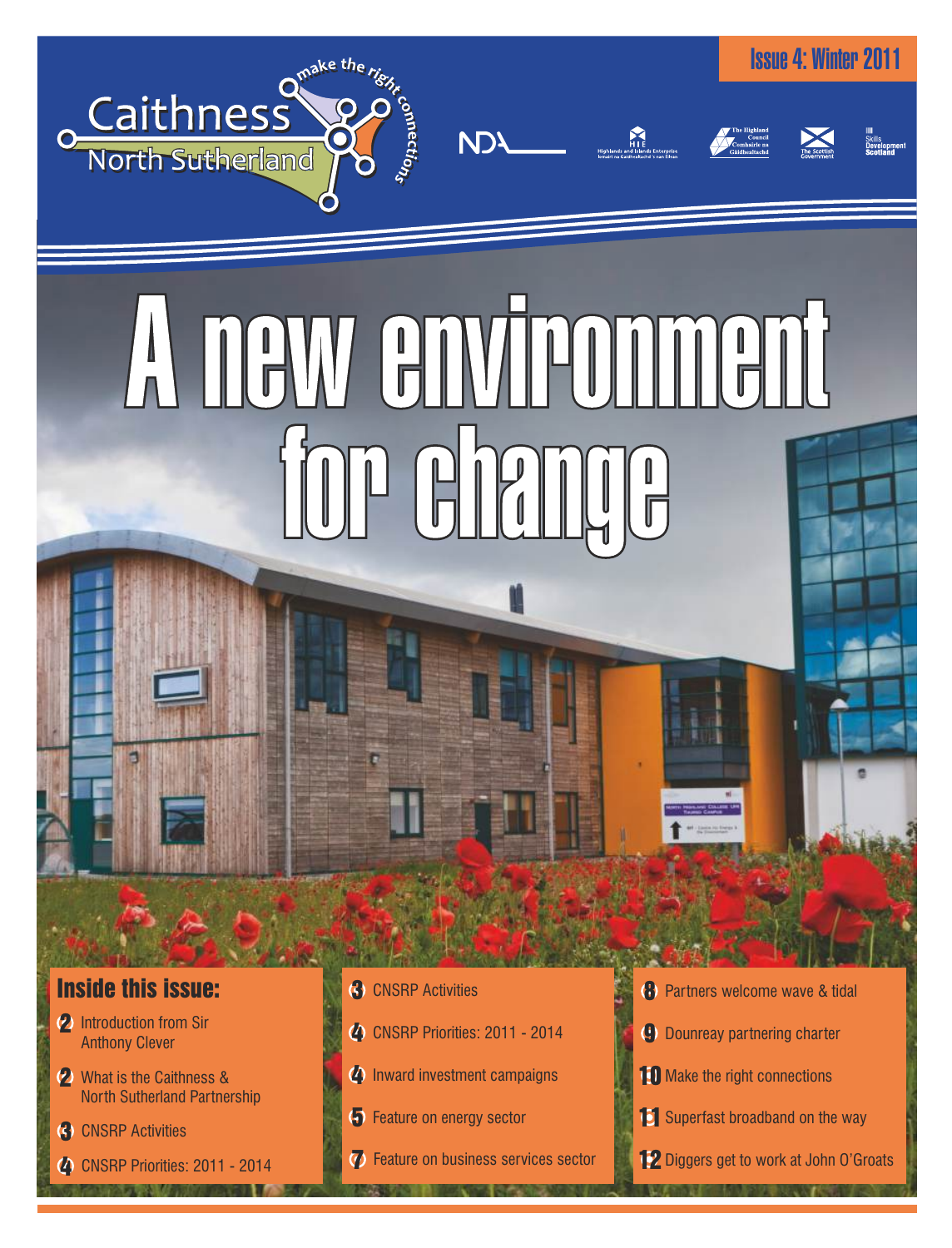# Introduction from Sir Anthony Cleaver

## Partnership lays "Foundations for the future"

When I was asked back in 2007 to Chair the newly-formed Caithness & North Sutherland Regeneration Partnership I think it is fair to say that there was considerable concern locally at the impact that the Dounreay decommissioning programme would have on the economy of the area.

An economic study the previous year had found that some 15% of all local employment was dependent upon Dounreay, and many local people wondered what the future held beyond the end of decommissioning. The Partnership's 2006 "Strategy for Caithness & North Sutherland" had begun to seek answers to this question, and the first "Caithness & North Sutherland Action Plan", published in December 2007, put more detail on how our strategic aims could be achieved.

I think we can look back on three years of real achievement. In that time the development of major opportunities such as marine renewable energy in the Pentland Firth has moved from initial discussions to a world-leading wave and tidal energy

programme that is attracting serious investment, while a start has been made on providing the necessary supporting infrastructure with the development of Scrabster **Harbour** 

In the last few months we have seen the launch of HIE's "Caithness Ambassadors" programme, with meetings in Aberdeen and in London of senior figures from the business world who have Caithness or North Sutherland links. They will act as a pool of ambassadors for Caithness and North Sutherland as a place to do business.

We have also seen the publication of the Crown Estate's report "Wave and Tidal Energy in the Pentland Firth: How the Projects Could be Built", providing CNSRP partners and the local business community valuable data on timescales, costs and requirements associated with this developing industry. We have also seen the launch of Caithness Chamber of Commerce's major NDA, ESF, DSRL and SDS funded initiative to assist with skills transition for the area's workforce; HIE's

announcement of further investment in the redevelopment of John O'Groats; and Highland Council's announcement of its multi-million pound redevelopment of the Council offices in Wick town centre.

Together with the investments by CNSRP partners the NDA, HIE, Highland Council and Scottish Government in North Highland College's ambitious plans this should ensure that one of our competitive strengths remains the engineering expertise available for marine energy developers to capitalise on.

We are now establishing our position with the new Scottish Government, ensuring our needs are fully understood and also seeking support for further improvements to our transport infrastructure.

The next three years will see CNSRP's partners focusing on key opportunities in the energy sector and in the financial/ business services sectors. It is our view that these sectors not only hold significant growth potential, but they also play to our area's key strengths of high



skill levels; a loyal workforce; and appropriate infrastructure.

Within the Partnership we are now able to take a more structured approach to our relationships, regularly communicating with all our partners.

I hope that in the pages of this magazine you will find much to interest you, including two more in-depth features from local journalist Iain Grant on the two priority areas of energy and business services.

All in all, while there is no room for complacency, I believe we have laid the foundations for the future, enabling us to take advantage of the very real assets this area has.  $\odot$ 

# What is the Caithness & North Sutherland Regeneration Partnership?

CNSRP is a partnership of the main public sector bodies with a remit to address the socio-economic effects of decommissioning at the Dounreay site.

The partners are: Highlands & Islands Enterprise, The Highland Council, The Nuclear Decommissioning Authority, Skills Development Scotland and The Scottish Government.

Our strategic aim is *"to maintain and if possible to increase the GDP of the Dounreay travel to work area by actively working to promote existing employment, encourage new employment and promote the area as an attractive location in which to live and work."*



The *Caithness & North Sutherland Action Plan 2007-2010*, provided a framework for the delivery of actions designed to broaden the economy away from its reliance on decommissioning work at Dounreay. An Action Plan for 2011-2014 has been developed.

The Partnership's key grouping is its Executive Board, which brings to together the Chief Executives or senior staff from the local/ regional partners and an official from the Scottish Government's Enterprise

Team under the independent chairmanship of Sir Anthony Cleaver.

The Executive Board oversees the strategic delivery of the Action Plan, enabling the key partners to commit to actions that will drive forward the regeneration process.

It also provides direction to the Partnership's Programme Manager and to area managers in the partner bodies who sit on the Partnership's Delivery Group, which delivers actions, and also includes a

representative from Caithness Chamber of Commerce, to reflect the role played by the private sector.

The Executive Board also takes advice and comment from local stakeholders through the Partnership's Advisory Board, which brings together politicians, business groups, community representatives and trades union officials, as well as other bodies such as The Crown Estate and SNH.  $\odot$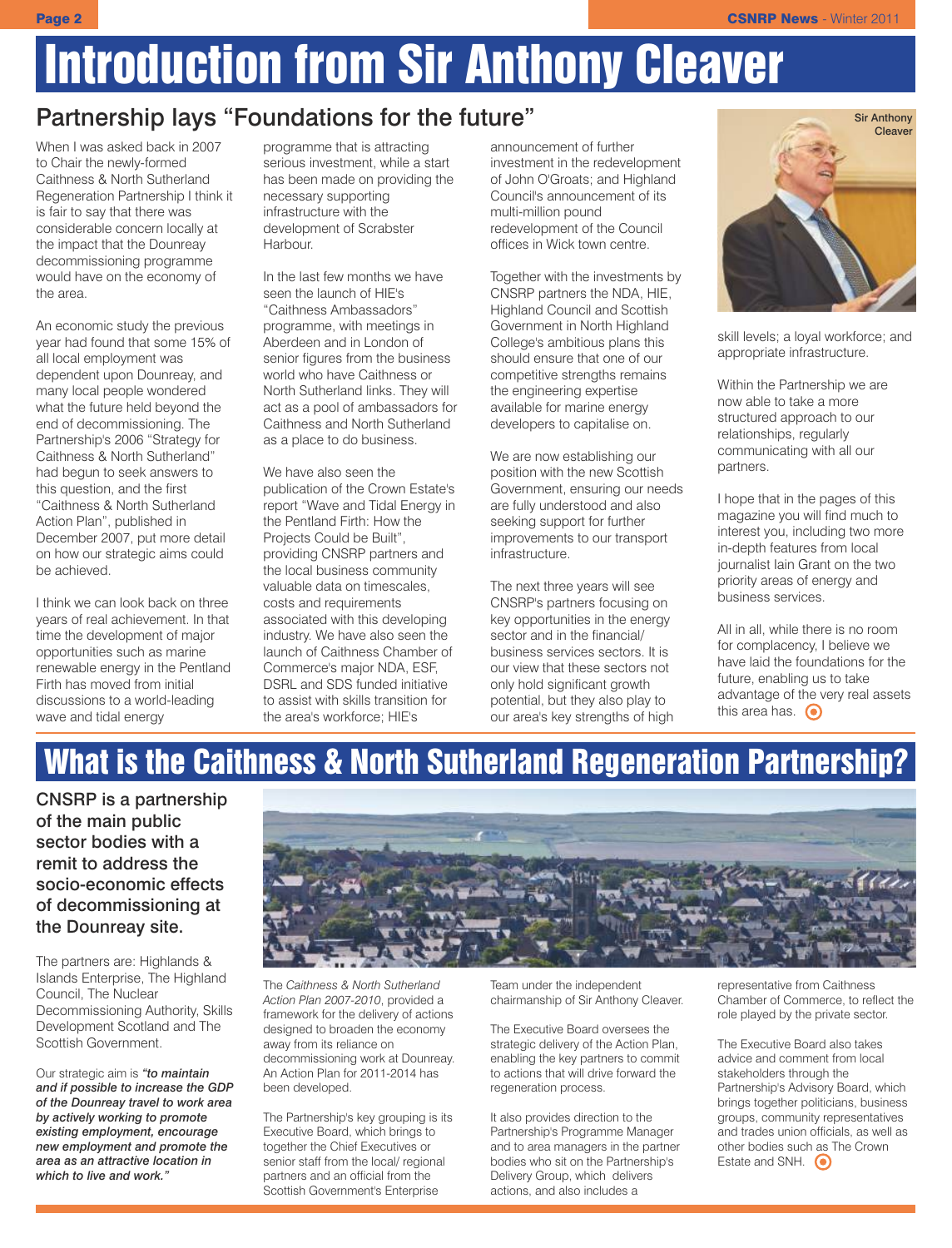# Who's who on CNSRP Executive Board



Independent Chairman Sir Anthony Cleaver



HIE – Alex Paterson Chief Executive



Nuclear Decommissioning Authority Nigel Lowe Head of Programme - **Dounreay** 

Scottish Government Karen Jackson Enterprise team



Highland Council Alistair Dodds Chief Executive



Skills Development Scotland Anthony Standing Operations Manager, Highlands, Islands & Grampian

# CNSRP Activities: 2007 - 2010

- Pentland Firth Marine Energy: The world's first commercial scale wave and tidal energy developments were announced for the Pentland Firth and Orkney waters. All four CNSRP partner organisations played a key part in establishing the original Pentland Firth Tidal Energy Project, from which the Crown Estate formulated its leasing of the seabed for multibillion pound renewable energy developments.
- Scrabster Harbour: A number of CNSRP partners helped Scrabster Harbour Trust achieve a £20M finance package to develop Scrabster Harbour as a key local and national asset to support development of the marine energy industry.
- **Centre for Energy & the Environment:** A £7M centre and associated marine energy research programme, supported by HIE, Scottish Government, ERDF and UHI opened at North Highland College in early 2011.
- Engineering Technology & Energy Centre: An £8.7M capital project at North Highland College opened in 2011 supporting the area's aspirations in renewable energy and other engineering disciplines. Funding for this was attracted from NDA, Scottish Funding Council, ERDF, UHI and Highland Council.
- Skills Transition: A £2.3 million programme funded by NDA, ESF, DSRL and Skills Development Scotland is being led by Caithness Chamber of Commerce. The programme focuses on the local workforce, and aims to support companies and individuals to address the skill issues faced in moving the area economy away from its current dependence on Dounreayrelated work.
- **STEM project:** High schools in Caithness and North Sutherland are participating in a £110,000 project – funded by DSRL and HIE - to enhance teaching and learning opportunities in science, technology, engineering and mathematics.
- Wick marina: This £600,000 development, supported by the NDA and HIE, was opened by the Princess Royal in 2009. The 70 berth facility saw a 50% increase in visiting yacht numbers following a successful second season in 2010.
- Caithness Chamber of Commerce: The Chamber was relaunched in 2009 with financial support from HIE and the NDA. It now boasts a growing membership and a strong voice in the diversification of the area's economy.
- Caithness Horizons: This £4M tourism and community facility was supported by Highland Council, UKAEA, HIE, Heritage Lottery Fund, Historic Scotland, SNH and NDA, and opened to the public in December 2008. It plays a growing role in staging events and festivals, as well as developing its museum status.
- Employment creation/ retention: more than 80 local businesses committed to the creation and/ or retention of over 500 full-time equivalent jobs.  $\bigcirc$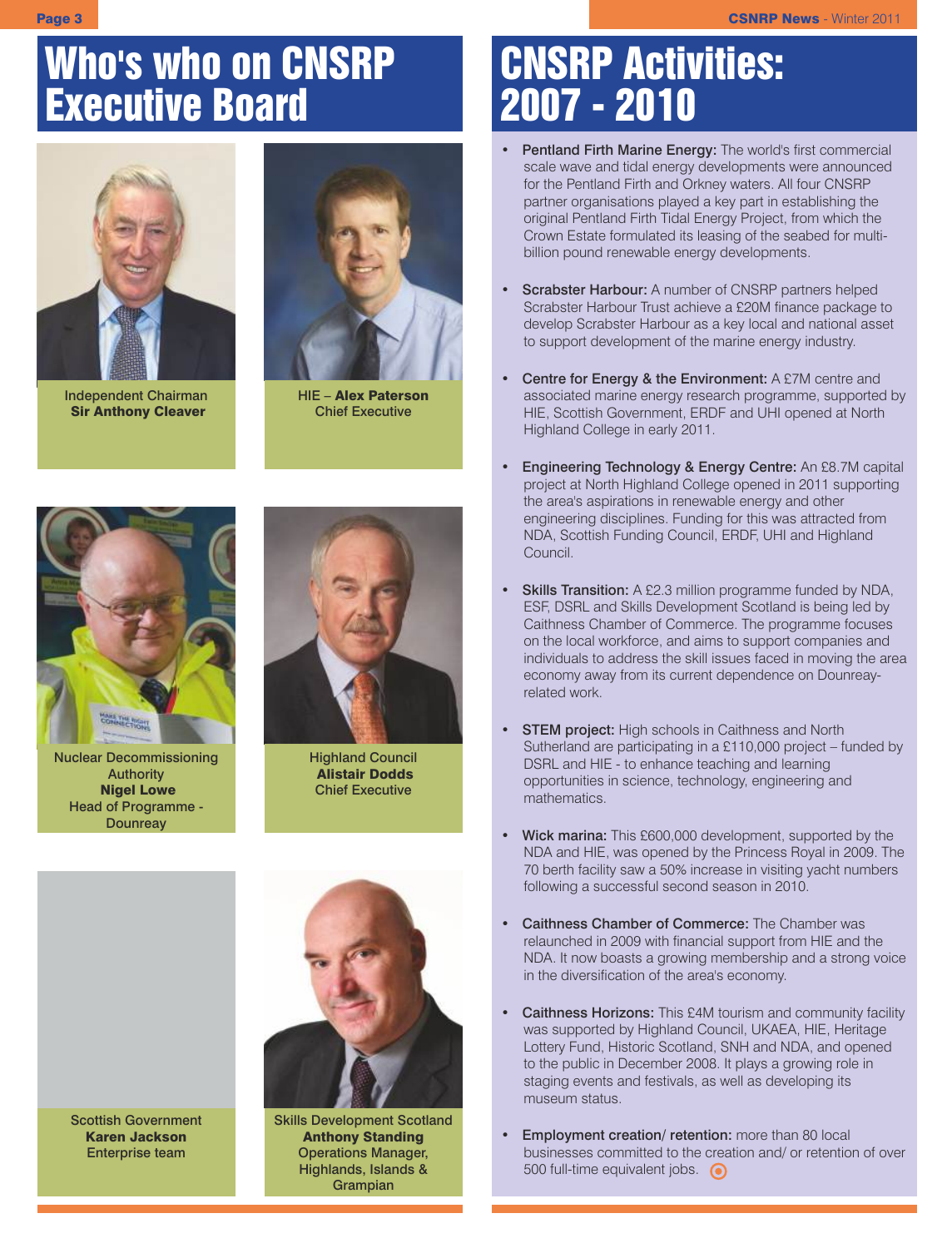# CNSRP Priorities: 2011 - 2014

## Partners focus on energy and business services for growth

In addition to the existing economic and socioeconomic development work being delivered by Highlands and Islands Enterprise, Highland Council, Skills Development Scotland, Scottish Government and the Nuclear Decommissioning Authority the partners in CNSRP have agreed that the period from 2011 to 2014 will require further prioritisation of resources.

Two priority areas have been agreed – energy and business services.

The partners will also continue to identify and pursue diversification opportunities within the broader economy – particularly in tourism, food and drink. The partners will work with other organisations as appropriate to ensure that these aspirations are supported. The partners will

focus their efforts and resources on:

- Working with existing area businesses and new startup businesses in the energy and business services sectors to help them diversify and grow their businesses.
- Delivering a targeted programme of inward investment activity focused on opportunities such as marine renewable energy, oil & gas, contact centres and higher-skill back office functions.
- Supporting the delivery of key enabling infrastructure such as ports and harbours, road, rail and air transport, skills transition and digital connectivity.

During the period the partners expect to support the creation or retention of up to 410 FTE jobs.  $\odot$ 



#### Projected employment 2011-14 by source



# Inward investment campaigns

## New secondee to support HIE efforts

A novel approach in combining the skills of the private and public sectors is being tried in Caithness and North Sutherland.

A senior project manager with internationally renowned engineering services company Babcock International is working on secondment with the North's social and economic development agency Highlands and Islands Enterprise  $(HIE)$ .

Chartered Engineer Simon Coles, who is general manager of the Babcock Forss office supporting operations at Dounreay, is involved in a project to grow inward investment opportunities.

Simon, who has worked in the area for 15 years, leads proactive work from HIE in attracting companies to invest and locate in Caithness. He is working closely with local partners, the recently established Caithness Ambassadors and other government agencies including Scottish Development International.

Roy Kirk, HIE area manager for Caithness and Sutherland said: "HIE is all about working in partnership, whether with the private sector or with our colleagues in Caithness and North Sutherland Regeneration Partnership. Babcock, as one of the largest employers in the area, has a good overview on what attracts the private sector.

"We want to further develop a climate for private companies to flourish. This type of interaction allows us to have a direct link into a number of developments that are happening in the private sector and to continue to diversify our economy to encourage businesses to locate or grow here. We also see the opportunity to develop our learning in new ways and new approaches to working."

Simon is also a member of the Board for Decom North Sea, which was established with HIE, Scottish Enterprise and the Department of Energy and Climate Change to support the decommissioning supply chain. Locally he is involved with the Pulteneytown Peoples

project. He says he was keen to look at how closer links between the private and public sector could help provide a more rounded view on creating opportunities to develop the future economy of the area.

"Caithness and North Sutherland has many opportunities and two of the main ones are in the areas of energy and business services; both sectors we have a strong history in supporting. These sectors are quite broad and we need to focus on well defined opportunities within them,"



said Simon.

The secondment is for a year and Simon hopes he can bring some additional structure and momentum in the delivery of inward investment activities.

He added: "The private and public collaboration is valuable for the economic development of the area. By bringing the skills and resources of both together we can ensure we develop projects that will deliver the best benefits."  $\bigodot$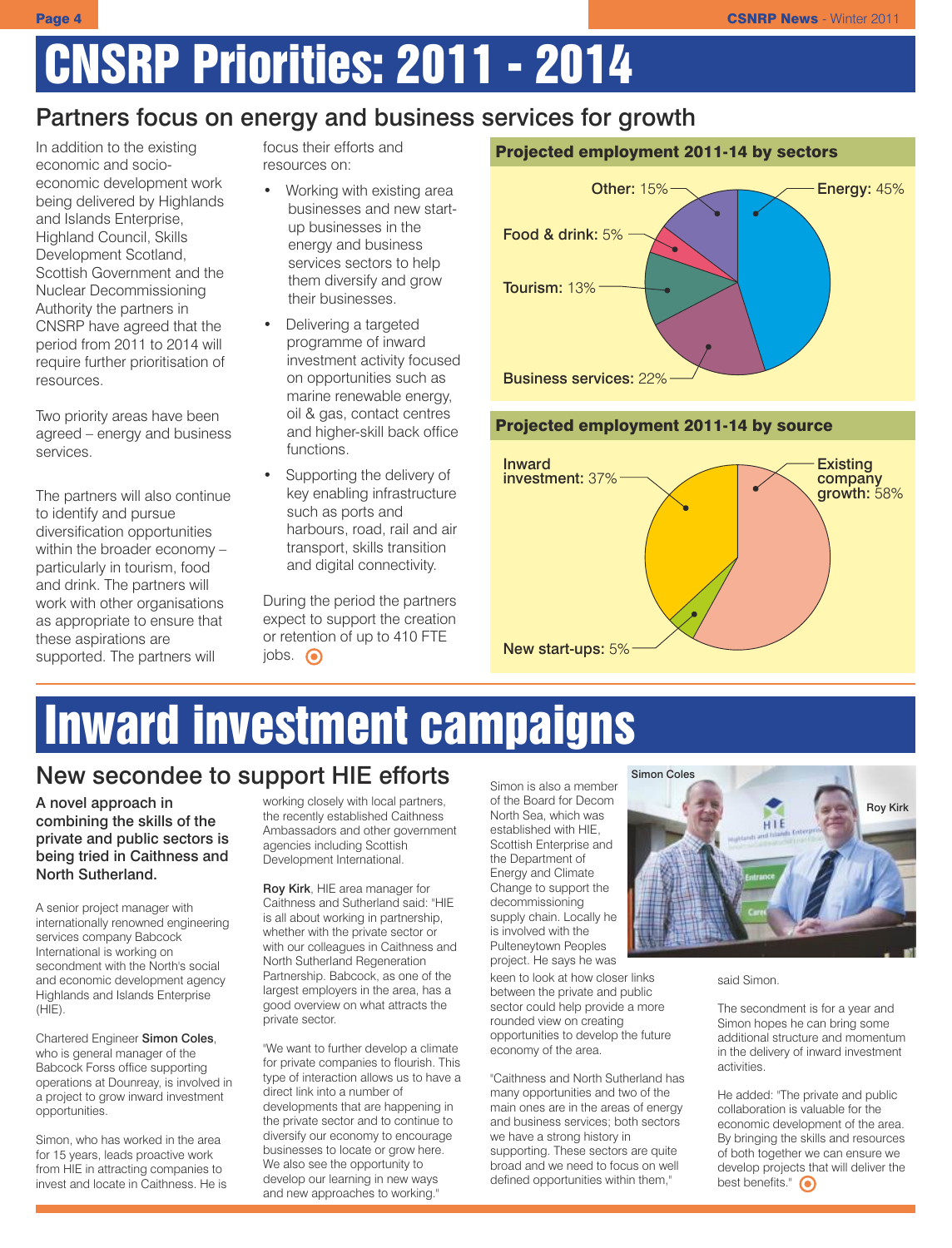# Feature on Energy sector by lain Grant

#### The fortunes of Caithness and north Sutherland and its people remain tied inextricably to developments of one kind or another in the energy sector.

Nuclear power was the mainstay of the local economy for the second half of the 20th century. The ending of Britain's experiment with fast reactors duly sounded the death-knell for operations at Dounreay, although its decommissioning has continued to provide valuable employment and other spin-offs to the area. But the clock is ticking for the ongoing efforts to attract alternative employment and fill the sizeable gap which the atom plant will leave in the local economy.

Caithness and North Sutherland Regeneration Partnership, the inter-agency body spearheading the drive, feels that progress is being made to prepare the far north for life beyond Dounreay. And it foresees energy continuing to play a crucial role in effecting as smooth a transition as possible. Increasing focus has been placed on the exciting prospects opening up for wave and tidal energy production in the Pentland Firth and the partners in CNSRP continue to work hard to optimise the major benefits this activity can bring to local firms.

The Partnership's Programme Manager **Eann Sinclair** is eager to emphasise the potential the area has to win new business in a range of different energy fields.

"In addition to marine energy, there are other very promising opportunities opening up in the renewables sector, notably offshore wind and biomass. There are also openings to develop our involvement in the oil and gas industry, both in terms of servicing and in decommissioning North Sea structures, and in new fields in the west of Shetland area. Nuclear also remains on the agenda in the form of developing the area's expertise in decommissioning and in helping our highly-skilled local companies to seek work as newbuild stations in England and

#### Wales are planned."

The Partnership is encouraged by successes far north companies have had to date in the sector. Among them has been EnergyHunt Ltd, a start-up business based at Harrow Harbour, near Mey. Run by Richard Hunt, it has already serviced several contracts for offshore wind and marine energy companies.

Mr Hunt said: "There are fantastic opportunities for companies based here to get work from renewable energy developments as they move through the scoping phase and carry out environmental and other studies over the next two years."

Mr Hunt's perseverance in targeting the renewable energy sector has paid off handsomely over the past year. His one-man operation has grown to two-anda-half full-time equivalents and he is currently looking to recruit two graduate level engineers and a part-time administrator. The company, which has a registered MCA coded work-boat, also uses half-a-dozen sub-contract staff from 3 local businesses.

EnergyHunt is building up an impressive portfolio for its project and health & safety management, engineering and marine logistic support. It was recently commissioned by ScottishPower Renewables to help it identify companies in the far north which can help it with its preparations for its 95-turbine tidal energy scheme off the Ness of Duncansby. The company has been provided advice in its early days by Business Gateway, which is managed in this area by Highland Opportunity on behalf of Highland Council, and was provided loan funding through the North Highland Regeneration Fund, which is funded through the NDA. The company is now account-managed by Highlands and Islands Enterprise.



Scrabster Port Services has meanwhile been steadily building up its business and its workforce servicing offshore oil and gas traffic. For the past year, it has been run as a joint venture between international oil and gas logistics specialists ASCO and the Port Services Group.

#### SPS General Manager Kathy

Wares said: "It was obviously very encouraging for us to see someone as big as ASCO buy into Scrabster. We've seen a substantial increase in our turnover and we now employ four full-time and 15 part-time."

Mrs Wares said the Company is looking forward to a further major fillip to trade with the planned redevelopment of the tanker pier at Scrabster. The creation of new lay-down areas and other facilities will greatly help the firm's bid to become the main port for the servicing of the new fields

opening up west of Shetland.

Said Mrs Wares: "We're getting a lot of interest from our clients in the redevelopment of the harbour as it ties in with some of their plans for the new fields. We have 24/7 access at Scrabster, and if everything goes to schedule I could see one of the big oil companies establishing a base here."

While promoting opportunities based within the area, the Partnership is also keen to exploit growing opportunities to win contracts further afield. This does not relate solely to applying skills honed on decommissioning Dounreay to other nuclear sites, whether within the UK or further afield.

Harpsdale-based JGC Technical and Engineering Services Ltd has been a flagbearer in winning nuclear work south of the border. But it recently broke new ground

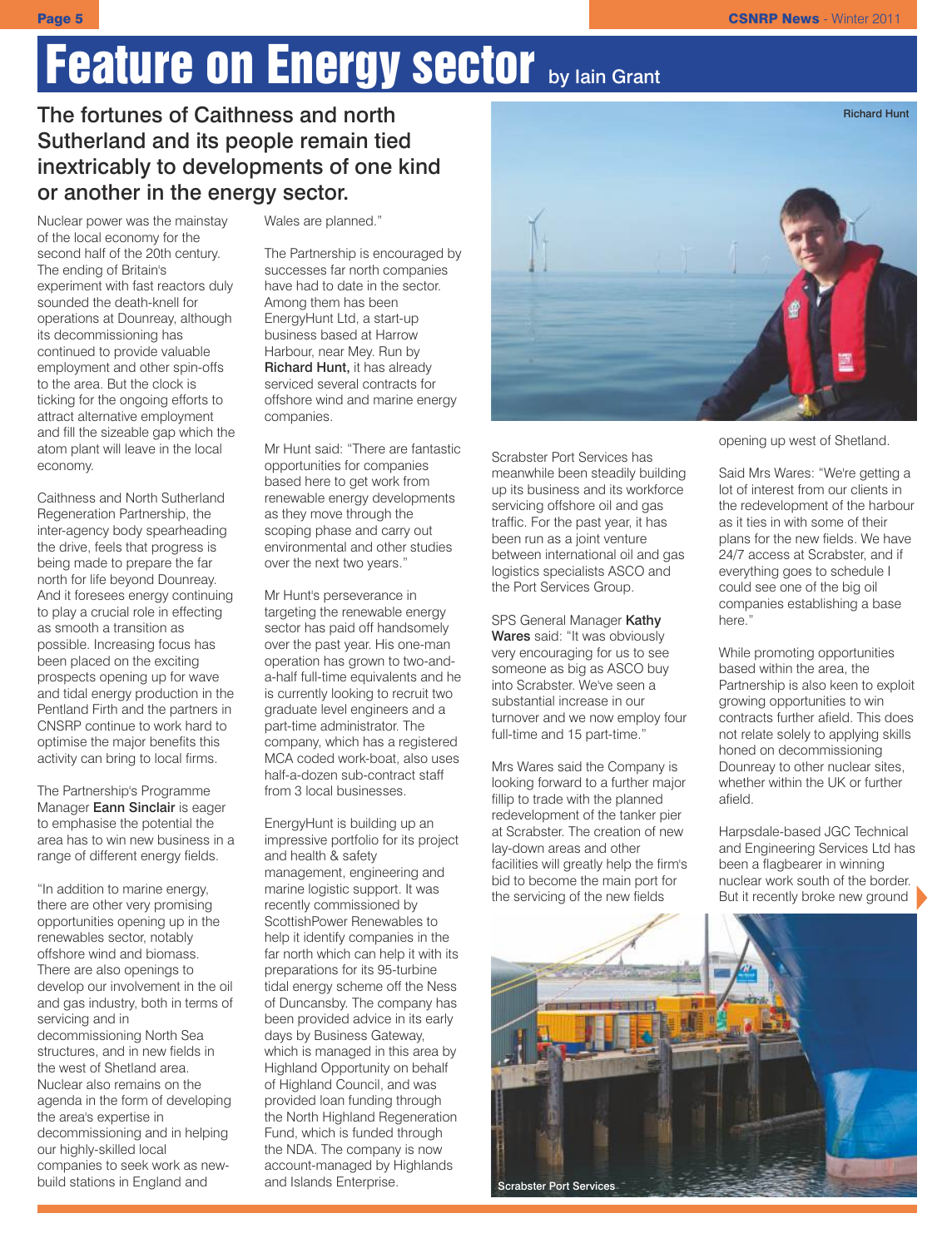### Feature on Energy sector (continued)



in working along with Caithnessbased Nuvia to complete a job on a hydro-electric power station in south-west Scotland. JGC director Tim O'Brien said that currently about three-quarters of its work is based outside Caithness.

Mr O'Brien said: "We regularly work in partnership with the likes of Nuvia and Babcock and we've proven that firms here can be competitive working well outside their home area."

EnergyHunt and JGC are examples of a number of businesses in the area that are now "account-managed" by HIE. These companies all work to agreed growth plans, and are supported by account managers within HIE's area team. JGC account manager Keith Muir believes the new approach is working well.

He said: "I think it's fair to say that it's allowed us to achieve more with less resources. It means we have been able to focus our activity much more narrowly on the areas that can make the biggest difference to the economy and we now work much more strategically with the account-managed companies."

"This is particularly relevant in the energy sector where opportunities may not be immediate and laid on a plate for companies. They may need to take strategic decisions to position themselves in order to take advantage of the opportunities when they arise. We're here to help them stand back from the day-to-day business and help them decide where their company is going and how they can best capitalise

on their skills and resources."

The Partnership also believes that once the marine energy sites and offshore wind farms start to take root around the north and east coasts of Caithness, conditions will be ripe for the start-up of energy-rich onshore industries. Local company Navertech has also announced plans to expand, based on the forthcoming

*"The area is ideally situated to capitalise on its skilled labour force and its developing infrastructure to become a multi-energy hub."*

availability of superfast

broadband connections in the area, following HIE's successful bid to run a pilot project to roll out superfast broadband in the area.

Highland Council is leading the delivery of a development plan to cover future on-shore marine energy-related developments. The work is being led through Highland Council's planning team, and will involve close working with local and regional partners over the coming months.

Highland Council's Stuart Black said: "It's important to create the right planning and development environment so that a new industry like this can move with some confidence from testing through to commercial-scale deployment. What we hope to do is provide as clear and pro-active a service as possible, working with HIE, Scottish Government and marine developers."

The development of Scrabster Harbour remains a cornerstone for local economic benefit in the energy sectors. Trust chairman

economy. The Trust has moved from intent to delivery and action with the commencement of the Phase 1 works. This sends a strong signal to our community and beyond regarding the economic and commercial opportunities for the future of the area."

William Calder sees the port's role in the future economy of Caithness and north Sutherland

He said: "In 2007 the Trust brought forward a bold and forward thinking development plan to capitalise on the ports strategic location and the skills and resources of the local area. Over the intervening period we have worked up the financial, technical and contractual elements required to redevelop the old fish market pier. The physical construction works began at the port at the beginning of August and are scheduled to be complete by

as crucial.

summer 2012.

I have consistently said that development of the port will act as the catalyst to deliver a sustainable future for the

Caithness and North Sutherland

The area is ideally situated to capitalise on its skilled labour force and its developing infrastructure to become a multienergy hub. Identifying the skills likely to be needed for these opportunities and then helping the area's current and future workforce to transition into these areas of work is what lies behind the "Make the Right

Connections" programme being developed by a team of local bodies led by Caithness Chamber of Commerce.

Chamber chief executive Trudy Morris said: "The Dounreay workforce, its supply chain companies, and indeed the wider Caithness business community, should be able to benefit economically from these new opportunities.

"But it is crucial to understand the kinds of skills that will be needed, so that we can ensure the current working population is able to plug any skills gaps, and that the next generation of workers is able to leave school with the right skills connections already in place."

The chamber's three-year, £2.3M programme was launched in May this year by John Thurso MP.

Sir Anthony Cleaver, CNSRP's independent chairman, is delighted with progress to date but sees the need for even greater focus in the future.

There have, he accepts, been casualties over this time and he acknowledges that there could be others in the future. But he says the area remains very well placed to capitalise on the energy and business services sectors.

Said Sir Anthony: "We believe our area is well placed to grow in both of these areas, whilst continuing to take advantage of assets in tourism, food & drink and other sectors such as manufacturing. Our current projections are that over the next three years we can create or retain up to 410 jobs, and by 2020 around 2,000 jobs." <br>
••

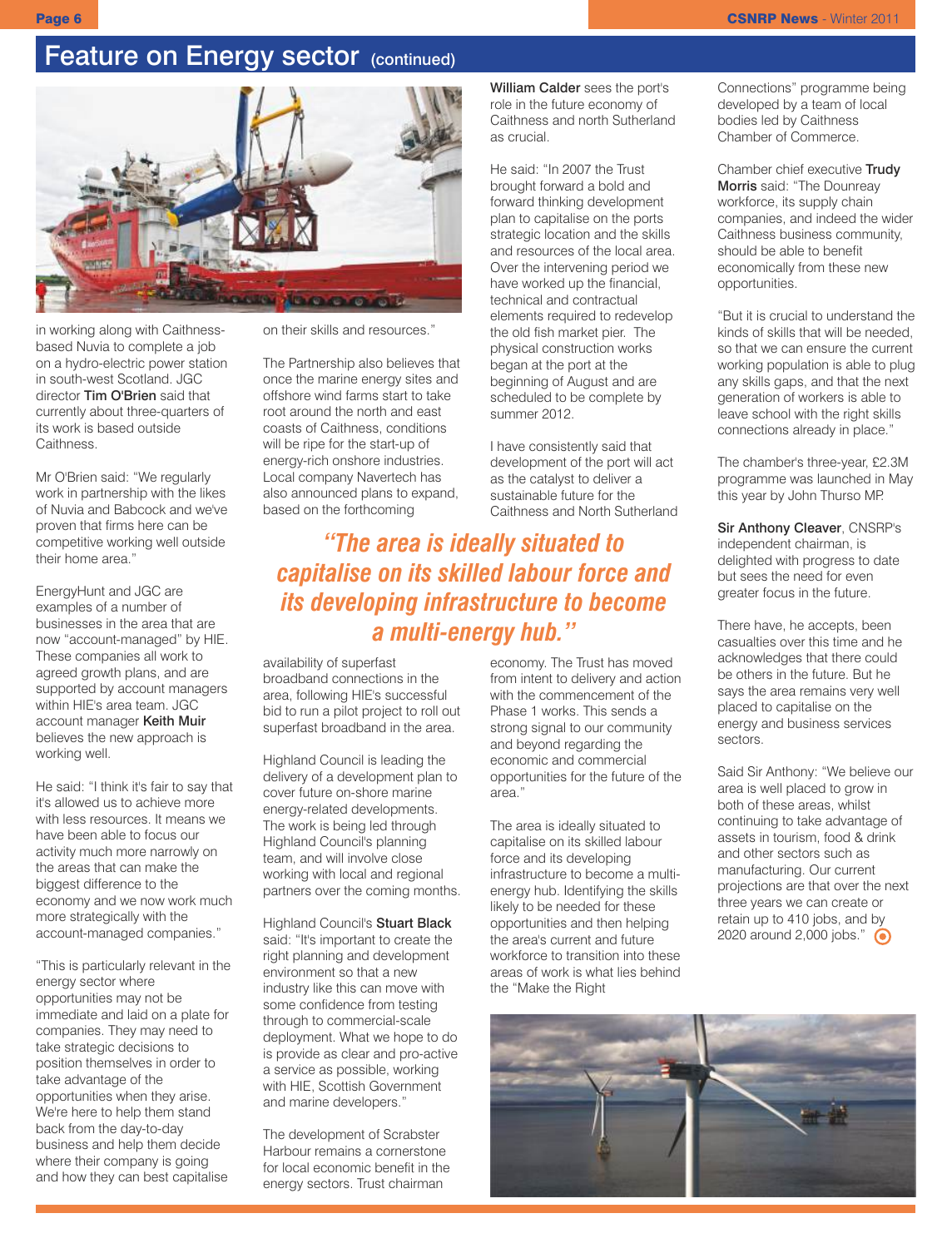# Feature on Business Services sector by lain Grant

Quality and quantity are important where building up the far north's network of business services firms is concerned.



CNSRP is confident in its growth projections for the sector over the next three years, recognising the value of relatively small-scale new and existing niche operations as well as the attraction of larger, more traditional call centre operations.

Since 2007 CNSRP partners have been working hard to help create an environment in which highquality IT enterprises can thrive. And over the next three years the partners estimate that the business services sector can help retain or create up to 90 fulltime equivalent jobs in the far north.

CNSRP Chairman Sir Anthony Cleaver commented: "Over the last three years there has been a significant commitment to employment creation from our business community. Looking forward we will focus our efforts even further on energy and business services and we estimate this growth will continue, keeping pace with the number of Dounreay related jobs being lost in the area."

Sir Anthony believes that Caithness is currently well-served by a cluster of IT-related companies, all of which have plans to expand. And with major new plans for investment in enhanced broadband capacity he believes that the area can be seen as an excellent place to

locate businesses already working in the sector.

A key priority identified by CNSRP partners was the need to upgrade the area's level of telecoms connectivity, and HIE has successfully led an ambitious proposal to deliver Next Generation (or "superfast") broadband connectivity to key towns and sites in the area.

HIE is working to exploit opportunities in several areas within the business services sector. Homeworking is a growing trend, with, for example, BT's call-centre in Thurso recently piloting a 'home-shoreing' project with 15 of their employees working from home. HIE has recently held a series of information days to make local people aware of home working opportunities in the area.

Further call centre activity is another objective, with the emphasis on attracting smallerscale niche operations.

Anthony Wickes was delighted when his Aberdeen-based IT company decided to open a new office in Caithness. It allowed him to return to his home county to join colleague Mike Bain in running Escape Business Technologies' base at the t3uk complex at Janetstown, near Thurso.

Escape has made major strides since forming 12 years ago to become one of Scotland's leading IT support businesses. It provides an integrated package of technical back-up, including virus protection and pro-active fault monitoring and detection. Its client portfolio features offshore oil and gas companies as well as finance companies and a major quarry operator.

Since opening in January 2010, the Thurso office has become an integral part of the operation. Mr Wickes said: "We haven't yet actively looked for new clients in the north as the Thurso office was set up to provide support for existing clients."

The company has, however, established several local contracts, including the provision of IT back-up for Thurso-based Pentland Housing Association. As in Aberdeen, where the company's payroll has grown to 40, there are expansion plans at Thurso.

Said Mr Wickes: "We have recently recruited a new member of staff and are currently looking at employing another two. We're very committed to working in Caithness and we've been exploring opportunities with the companies who are bidding for the management contract at Dounreay and those involved in the marine energy developments off Caithness."

The start-up in the far north of back-office functions is also a priority, with the locally-based Pensions Administration Office seen as a good example of a

business that offers high-quality skilled jobs that are not dependent on location. The Babcock-owned business recently moved from its previous base in Thurso to larger office accommodation at the Forss Business & Technology Park, and has announced that four of its key pensions contracts have been extended, securing the jobs of staff at the site. Babcock has also engaged global consultancy firm Aon to support efforts to find new markets for the business.

Senior Manager Yvonne McCarthy said "The move to new premises at Forss is a reflection of how we're growing. We specialise in complex "defined benefits" schemes and our reputation for delivering an excellent service has drawn in other customers. We employ 35 highly-skilled, experienced staff in Caithness, and the idea is to expand further."

#### Outsourcing is another potential being considered.

Global IT services specialists CSC took over the provision of IT support to Dounreay and other UK nuclear sites. Its Caithness workforce has the benefits of being part of a corporation which employs 92,000 people globally, with a \$17 billion turnover. Now based at Forss, CSC's Manager Alan Sinclair has seen his local team grow to 32, and sees the team creating around 15 new jobs in the next two years as they bid for contracts across the globe, to be delivered from Caithness. The company has attracted support in its growth plans from HIE.

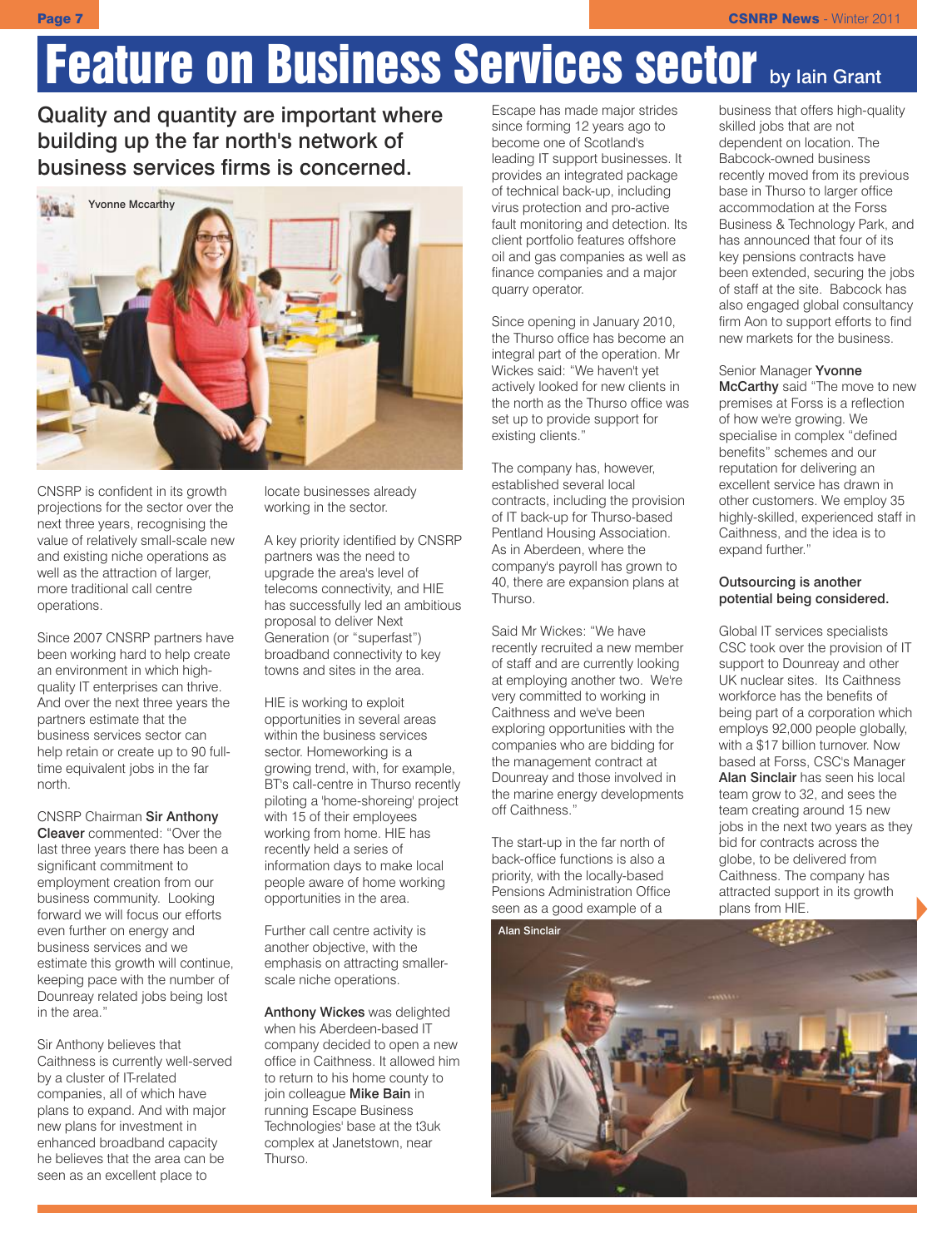Alan said: "We have an exceptionally low level of staff turnover, and when we have recruited new staff the quality of recruit has been outstanding. With the remote working systems we have developed and the skills of our workforce we can easily service world-leading companies in the UK and abroad. With a

current nuclear industry client in New Mexico, for example, because of the time difference we have checked all of their systems every day even before their staff get into work."

HIE's Area Manager Roy Kirk said: "Our inward investment work is directed by research

studies to understand the needs of each sector, and to identify potential target companies with which to arrange specific followup contact.

We are working closely with our colleagues in Scottish Development International, the Scottish Government's inward

Page 8 CSNRP News - Winter 2011

investment agency, and to ensure we have the resources required to deliver we have secured the 12 month secondment of Simon Coles from Babcock to support this next phase of work."  $\bigodot$ 

# Partners welcome wave & tidal "build-out story" Report shows how devices for Pentland Firth could be built

Local partners have welcomed the publication of a Crown Estate report into the likely build-out timescales and requirements for wave and tidal devices in the Pentland Firth and around Orkney. The report predicts that delivering the 1.6 gigawatts of generating capacity announced last year as part of the world's first commercial scale marine energy leasing area may attract up to £6 billion of investment.

The technologies being developed to generate power from wave and tidal energy in the north are world-leading. CNSRP partners identified as priorities the capture of local economic opportunities arising from this new industry, and have been working closely with developers to understand requirements in infrastructure, skills, supply chain etc, and with local companies and potential inward investors to ensure that the area is able to meet those requirements.

#### The key highlights from the report are:

- During the consenting phase (where developers will carry out detailed environmental impact and licensing work) it is estimated that £100 million will be spent. Much of this is expected to be spent by 2015.
- If development sites are granted planning permission then projects will enter fabrication, installation and commissioning stages. Total capital spend is expected to be up to £6 billion by 2020.
- Once projects reach their operations and maintenance phase it is expected that a typical device lifecycle of

around 25 years can be expected, with associated operations and maintenance work over that period.

CNSRP Chairman Sir Anthony Cleaver said: "The CNSRP's Executive Board members welcome this report as a further important step towards understanding the requirements of this industry as it goes through the crucial stages of attracting finance and achieving planning consents. Caithness and North Sutherland businesses have the potential to win valuable business from this industry in the coming years, and as partners we are focused on attracting new businesses into our area to help turn the north into a global centre for marine energy."

Scottish Government Finance Secretary John Swinney said: "This report highlights the massive economic opportunities that lie ahead as we build a world-leading wave and tidal energy industry in Scotland, with around £6 billion potential investment in the Pentland Firth projects alone. This report will let Scottish companies and organisations better understand those opportunities and help them reap the commercial benefits."

Cllr Ian Ross, Chairman of Highland Council's Planning, Environment & Development Committee, said: "The Highland Council welcomes this report and the significant potential employment opportunities from wave and tidal power in the Pentland Firth and Orkney Waters. We are working with partners to ensure this new sector develops in our area, notably through our action plan and call for sites so that there is



land available to support its growth".

John Robertson, Wave and Tidal Development Manager at The Crown Estate, said: "The supply chain is still at an early stage of development, but this report takes us a stage further in understanding what opportunities there are for companies to step up to the challenge of being part of a competitive, reliable and flexible supply chain, which will form the backbone of the industry."

Calum Davidson, HIE's Director of Energy and Low Carbon, has worked with CNSRP's Advisory and Executive Boards over the past three years to help progress the Pentland Firth projects:

"It's well known that the Highlands and Islands has some of the best wind, wave and tidal energy resources in Europe, and we're already attracting interest from developers around the world. However, these resources alone won't deliver economic growth to the region. If the energy sources are here, we want the jobs to be established here too. There are a number of things we can do to

improve our chances.

We can continue to develop research capacity, as we're already doing with testing, deployment, environmental impacts, new technologies and systems in Caithness, Orkney, Argyll and the Western Isles. We will also be working to expand the supply chain of local businesses involved in the sector, including those with a background in oil and gas and nuclear. Together with Scottish Development International, we will be marketing ourselves across the globe to attract major manufacturers to the Highlands and Islands, especially to our key fabrications sites. And we will be working hand in glove with government on the critical issues of transmission charging and grid connections to ensure that the Highlands and Islands remains at the heart of the new energy revolution."

The report can be downloaded from the Crown Estate website at: *http://www.thecrownestate.co.uk/ newscontent/92-report-highlightspentland-firth-supply-chainopportunities.htm*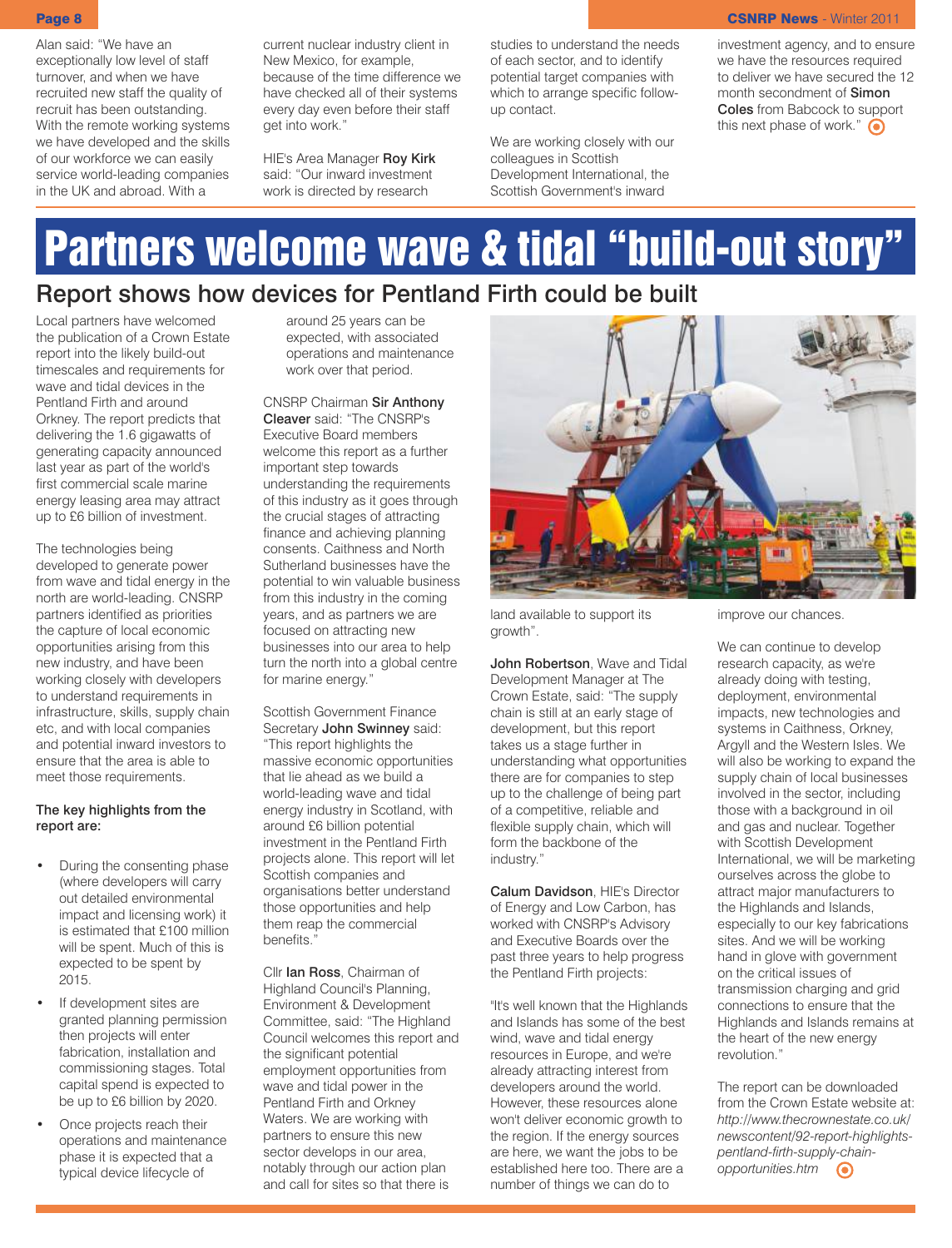# Dounreay partnering charter

## Nuclear trio supports delivery of Action Plan

The nuclear industry in Caithness has announced a charter to improve the employment prospects of workers whose jobs currently depend on decommissioning Dounreay. The "socio economics partnering charter" brings together the Nuclear Decommissioning Authority, Babcock and Dounreay Site Restoration Ltd.

It sets out how the three organisations will work together to deliver the nuclear industry's contribution to the regeneration of the North Highlands. The NDA spends about £150 million a year on work to clean up and close down Dounreay. About £80 million of this goes into the local economy in salaries, contracts and purchases. This is expected to decline as more of the site is decommissioned and up to 2000 jobs become redundant.

The NDA pledged almost £4m last year to support local business development in preparation for the industry's exit from Caithness. The announcement will strengthen the NDA's contribution through greater collaboration with contractor Babcock and its subsidiary site licence company DSRL.

"The work being carried out in this area is groundbreaking for the NDA," said its chief executive Tony Fountain. "We listened to stakeholders when they said that they wanted to see the nuclear industry taking a more 'joined-up' approach to socio economics. This agreement ensures we make best use of our combined resources to focus on delivering socio economic initiatives quickly and effectively."

Babcock and its predecessor companies have provided jobs at Dounreay for many years. Martin Austick, a non-executive director, said: "We are now looking forward to more formally broadening this support to the wider Caithness community and working alongside the other



partners to help deliver a thriving and sustainable future for the area."

DSRL managing director **Simon** Middlemas said: "This is the nuclear industry coming together as one to knock down this site in a way that helps the community to rebuild for the future."

Trade unions at DSRL say socioeconomics is a major issue in decommissioning. They welcomed the charter. "This type of partnership should also ensure that regardless of which consortia

is successful in winning the new parent body contract for the site licence company, they will be committed to honour this agreement," said Davie Alexander, chair of the joint TU group.

Eann Sinclair, programme manager at CNSRP, welcomed the charter, which will help the industry align its efforts to the wider economic transition process outlined in the Caithness & North Sutherland Action Plan. <br>
• Ref. 3

# Engineering Technology & Energy Centre

## £8.7M engineering skills facility points the way ahead

The new multi-million-pound engineering centre at North Highland College UHI in Thurso accepted its first intake of students last month, including first-year apprentices from local engineering companies.

The centre is believed to be amongst the largest and best equipped of its type in Scotland, providing approximately 3600 square metres of purpose-built engineering facilities, dedicated to the engineering and renewable energy sector.

The project was funded by CNSRP partners the Nuclear Decommissioning Authority and the Highland Council, as well as the Scottish Funding Council, European Regional Development Fund and the National Skills Academy for Nuclear. The facility's opening will bring stateof-the-art training facilities to the area, offering access to a range of

qualifications from apprenticeships through to degree level.

Jim McLaughlin, human resources director for the NDA, which has invested £2m in the project, said: "There is already a strong local engineering capability in the North of Scotland that has been fostered by its association with Dounreay. ETEC will provide a high-quality learning environment that mirrors workplace conditions, bringing engineering practice and theory more closely together and giving NHC Engineering students, and the companies they work for, a competitive edge."

Michael Dunnett, Dounreay Site Restoration Ltd's head of human resources and chair of the Scottish regional steering group for the National Skills Academy for Nuclear, said the facility will be a major asset to the area. "This is a major investment to ensure that we have a



skilled and competent workforce to support the nuclear industry in Scotland but also to support the offshore renewable developments which are planned around the coastline of Caithness and north Sutherland," he explained.

Looking forward to the opening of the new centre is college viceprincipal and director of learning and

teaching Donald MacBeath. He said: "Over the past three years, the college's campus in Thurso has been transformed through the creation of ETEC and the Centre for Energy & the Environment. The ETEC is truly a facility to be proud of and it will equip the college and its stakeholders to make a full response to the area's engineering skills development and education needs for many years to come."  $\bigcirc$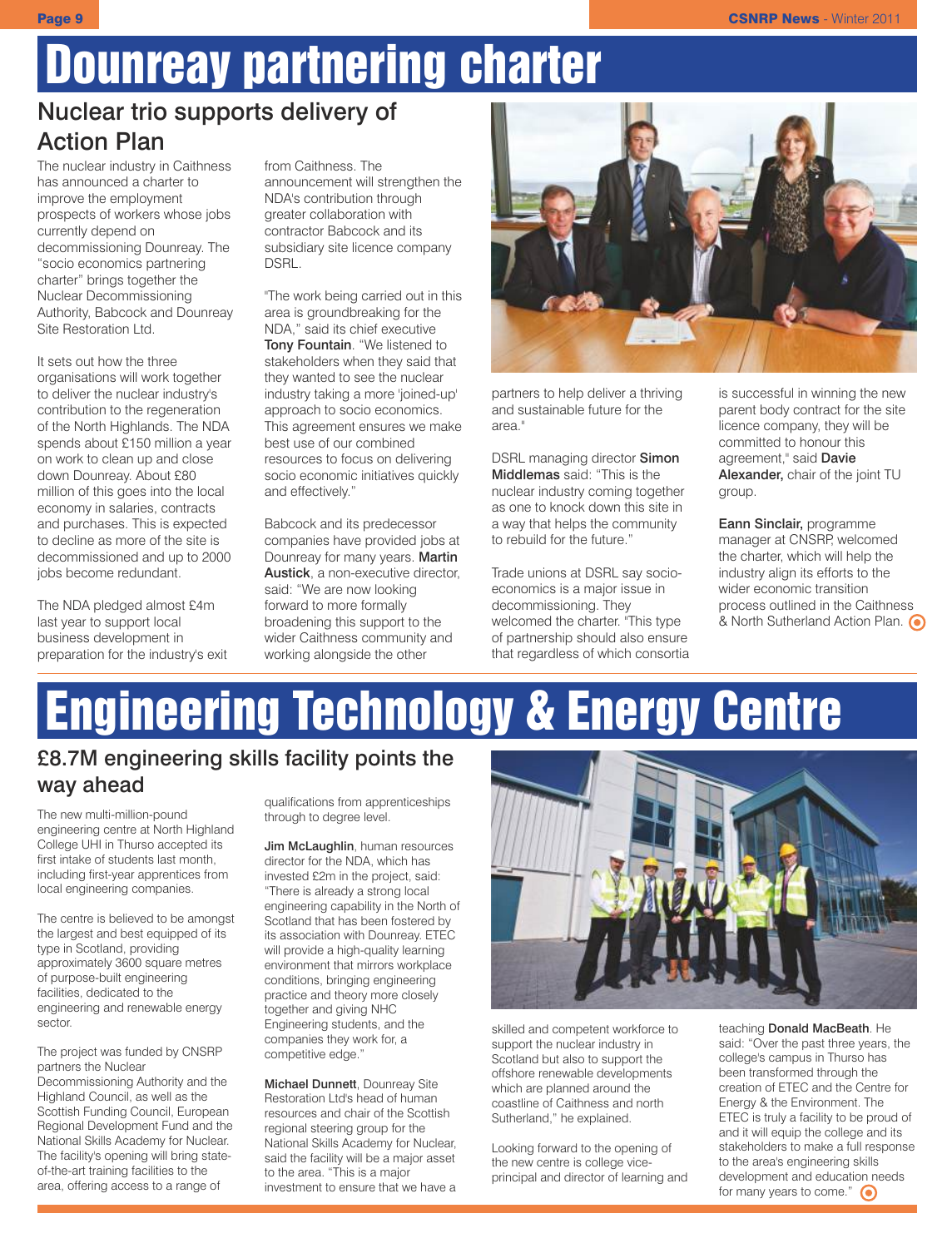# "Make The Right Connections"

#### £2.3M skills programme is launched

The 'Make the Right Connections' programme, aimed at helping local people benefit from new job opportunities, has been launched.

Caithness, Sutherland and Easter Ross MP John Thurso launched the programme on behalf of Caithness Chamber of Commerce, which is leading this transformational initiative. "Make the Right Connections" aims to help local companies and their staff grasp new opportunities expected to come to the region, replacing work lost in the rundown of the Dounreay nuclear site.

New jobs are expected in the north of Scotland from developments such as marine energy in the Pentland Firth and Orkney Waters, offshore wind in the North Sea and business service support made possible by new superfast broadband connections.

'Make the Right Connections' programme will help employees of businesses that currently support Dounreay decommissioning to develop their skills towards new opportunities as the site moves towards closure. Over £800,000 of funding for the programme has come from the NDA and a further £300,000 from DSRL. Other

sources include £1.15m from the European Structural Fund and £40,000 from Skills Development Scotland.

The programme will help to retain skills in the area, adapt workforce capabilities, boost employment and generate new enterprises in the region. It will also assist local supply chain businesses diversify into new sectors. In order to assist in the delivery of the programme the project has been broken down into a series of seven objectives. Each objective has been developed into a series of specific work packages which will enable the project to be phased and the programme objectives realised.

The objectives of the programme are:

- Support Dounreay supply chain businesses to redefine their capabilities to fit emerging opportunities
- Market the redefined skills to attract inward investment

Encourage personal motivation for change

- Facilitate personal career adaptation and diversification
- Provide extensive, practical career development, retraining and redeployment
- Facilitate the repositioning of people into new jobs or enterprises



• Facilitate matching of reskilled people with new opportunities

By registering for the programme companies can benefit from capability reviews, diversification opportunities, redefined company skills and tailored training programmes which inevitably assist in workforce retention.

As well as tailored training, those individuals registered for the programme can benefit from the 'Recre8t Yourself' 2 day workshop. Participants are encouraged, through a series of activities, to take a greater level of personal responsibility for their career progression. It will encourage personal motivation for change, revise an individual's own capability, facilitate personal career adaptation and potential diversification and develop a

continuing personal development portfolio.

Speaking at the launch Trudy Morris, Chief Executive of the Caithness Chamber said, "This is just a start. Re-skilling is a gradual process. 'Make the Right Connections' will point people towards realistic job opportunities. It will assist local companies and individuals to diversify by helping them get the right skills in place at the right time."

Any company or individual interested in finding out more about the programme can contact Marcus Mennie or Christine Miller at MtRC, Caithness Chamber of Commerce, Caithness Horizons, Old Town Hall, Thurso KW14 8AJ. Tel: 01847 896508 or email *skills@caithnesschamber.com*

# Scrabster harbour work progressing well

Work is progressing well on phase 1 of the £20M Scrabster harbour development, with main contractor RJ Macleod working on the significant additional laydown areas and quayside space at the old fishmarket pier.

The development was made possible by funding from Scrabster Harbour Trust and the European Regional Development Fund as well as from CNSRP partners HIE, the NDA and Scottish Government.

The Phase 1 development is expected to be complete in Summer 2012. **.** 

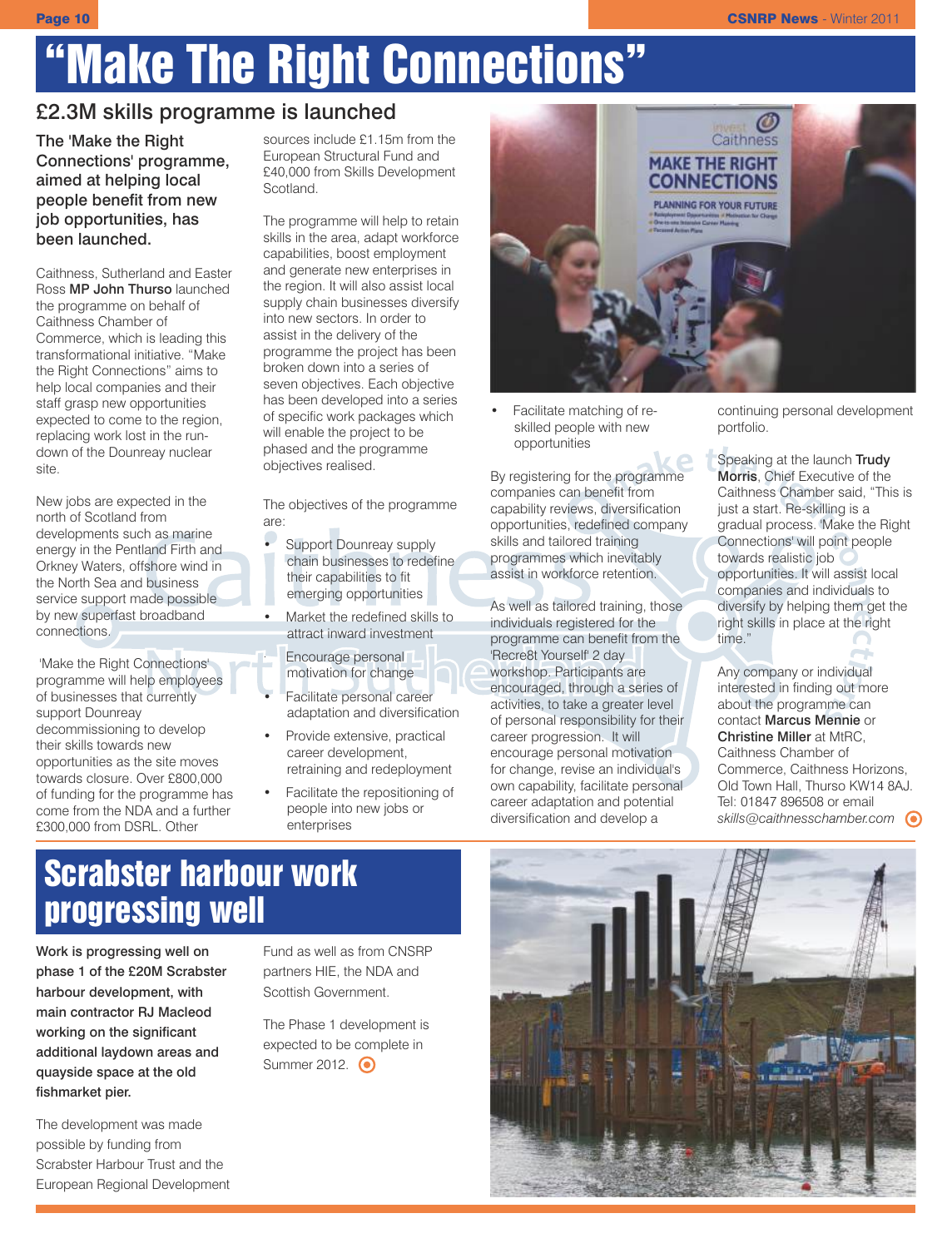#### **Page 11 CSNRP News** - Winter 2011

# Superfast Broadband on the way

One of the early priorities identified in the Caithness and North Sutherland Action Plan was the development of better IT links to and from the north.

Highlands and Islands Enterprise (HIE) is now taking the steps towards implementing a transformational project which will deliver access to superfast broadband for businesses and homes across the Highlands and Islands over the next few years.

HIE, working in partnership on the project with the UK Government's Broadband Delivery UK (BDUK), the Scottish

Government and local authorities, has launched a procurement process to appoint a suitably experienced partner to co-invest in the provision of Next Generation Access (NGA)

Alex Paterson, Chief Executive of HIE, and member of CNSRP's Executive Board, said: "Good communication links are a cornerstone in growing attractive, sustainable communities in remote and rural areas. Having superfast, reliable broadband brings with it a whole range of opportunities, both in delivering the services our communities need every day and in the ways we as a region can do business."

In June, HIE launched the procurement process to appoint its partner. Two bidders, British Telecommunications PLC and Commendium Ltd, have moved into the next stage of the process – the Competitive Dialogue Sessions. The rollout of next

generation broadband services will be delivered in phases and is expected to begin in late 2012.

Mr Paterson commented: "Understandably, everyone wants to know if faster broadband capability will reach them. Our ultimate aim is for all our communities to benefit, throughout the Highlands and Islands. At this first stage we are committed to seeing a fair spread across the region. The winning tender will need to demonstrate the best options for value and reach."

The procurement is part of a wider programme of activity which HIE is leading to maximise the benefits of improved digital connectivity - keeping our region globally accessible and our businesses highly competitive. The desired end results will be sustainable economic growth, improved delivery of public services and stronger communities.  $\odot$ 



## Council's Action Plan for Marine Energy in Caithness & North Sutherland Ten-point plan for onshore requirements of new industry

The Highland Council has published a 10-point Action Plan which it is developing with key partners, to help plan for the growth of the marine renewable energy industry in North Highland. This follows on from Onshore Visioning workshops held at the Castle of Mey in August 2010 and February 2011 to which a wide range of people and organisations were invited.

This work is mainly focussed on the onshore development that will be necessary in North Highland to enable and support wave, tidal and offshore wind power. These sectors have been identified as priorities for the Caithness & North Sutherland Regeneration Partnership, of which the Highland Council is a key member. The Action Plan's priorities include making sure that there is a range of business and industrial sites available to meet likely needs,

putting in place masterplans or design guidance for key areas of change and pursuing ways of assisting delivery of development.

The Prince's Foundation for the Built Environment (PFBE) was commissioned by the Highland Council, Highlands and Islands Enterprise and the Scottish Government to hold the workshops and to prepare a report. The PFBE's report provides a record of the issues and key locations discussed at the workshops and its recommendations have provided a starting point for preparing the Action Plan.

The purpose of the Action Plan is to ensure that there is a co-ordinated planning approach to the delivery of on-shore development for the marine renewables industry. It provides focus on key actions and gives information on timescales, lead agency and partners involved.

Councillor Ian Ross, Chairman of the Council's Planning, Environment and Development Committee said: "We would like to thank everyone who took part in the two workshops at the Castle of Mey. The Council is committed to sustainable economic



growth and the on-shore aspects of the marine energy resource in North Highland offer the potential of investment from this industry. The North Highland Vision work complements the work being undertaken by the Council and other key partners working within the Caithness & North Sutherland Regeneration Partnership. This emphasises the Council's shared ambition with other partners to realise the maximum development opportunity in Caithness and North Sutherland."

Hank Dittmar, Chief Executive of the Prince's Foundation for the Built Environment, said: "The Prince's Foundation is concerned with improving the quality of people's lives whilst looking after the environment. We were delighted therefore to have brought together local representatives with marine energy developers and other interested parties to consider the growth of this new industry in the north of Scotland. The Scottish Government, the Highland Council and Highlands and Islands Enterprise, in sponsoring these workshops, have recognised at an early stage the importance of broadbased engagement in readiness for the anticipated upsurge in marine energy related development. We will continue to contribute to the coordinated effort for onshore planning through the North Highland Initiative, helping local communities to benefit sustainably from a flourishing marine energy industry, whilst working to ensure that the special qualities of the region are protected and enhanced."

The Prince's Foundation for the Built Environment report and the Action Plan can be found on the Council's website at *www.highland.gov.uk*